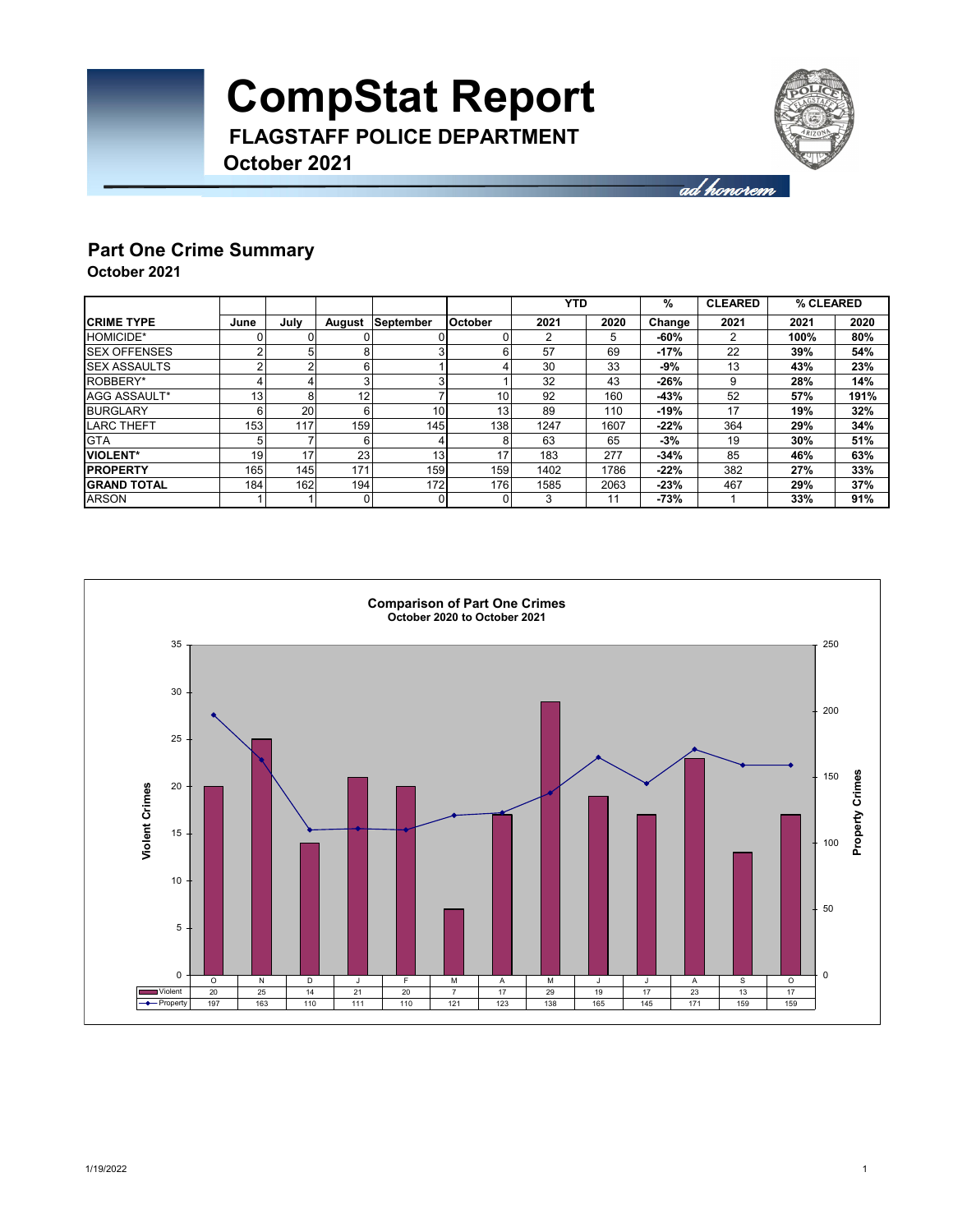### **Patrol Activity / Goals**

### **October 2021**

| <b>ACTIVITY TYPE</b>      |      |                 |        |                 |                 | <b>YTD</b> | <b>YTD</b> | %      |
|---------------------------|------|-----------------|--------|-----------------|-----------------|------------|------------|--------|
|                           | June | July            | August | September       | October         | 2021       | 2020       | Change |
| <b>Robberies</b>          |      |                 |        |                 |                 | 32         | 43         | $-26%$ |
| <b>Total Burglaries</b>   | 6    | <b>20</b>       |        | 10 <sub>1</sub> | 13 <sub>l</sub> | 89         | 110        | $-19%$ |
| <b>Res Burglaries</b>     |      | 10              |        |                 |                 | 45         | 58         | $-22%$ |
| <b>Comm Burglaries</b>    |      | 10 <sub>1</sub> |        |                 |                 | 44         | 52         | $-15%$ |
| <b>Auto Burglaries</b>    | 9    | 21              | 15     | 20              | 18              | 134        | 150        | $-11%$ |
| <b>Shoplifting</b>        | 42   | 30              | 60     | 53              | 43              | 417        | 696        | $-40%$ |
| <b>Citations/Warnings</b> | 689  | 905             | 651    | 809             | 858             | 9,640      | 8.491      | 14%    |
| <b>DUI Arrests</b>        | 42   | 58              | 43     | 44              | 50              | 495        | 387        | 28%    |
| <b>Collisions</b>         | 203  | 208             | 259    | 271             | 284             | 2,238      | 1,824      | 23%    |

**NOTE: In addition to the 50 DUI arrests, 10 are pending blood results.**



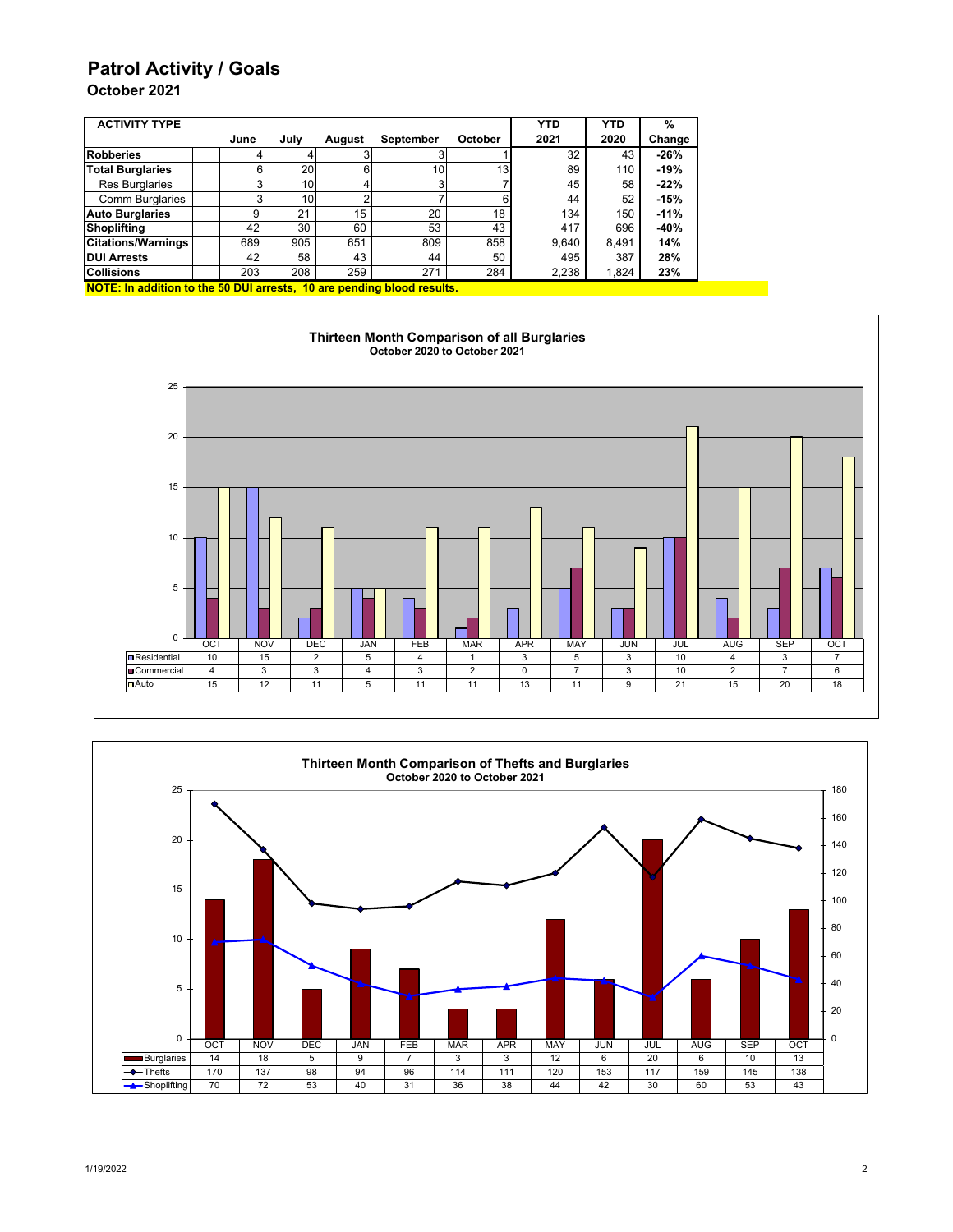## **TRAFFIC DATA**

**October 2021**

|                                    |      |       |        |                  |         | <b>YTD</b> | <b>YTD</b> | %      |
|------------------------------------|------|-------|--------|------------------|---------|------------|------------|--------|
| <b>ACTIVITY TYPE</b>               | June | July  | August | <b>September</b> | October | 2021       | 2020       | Change |
| Non-Injury Collisions              | 164  | 169   | 215    | 214              | 250     | 1,898      | 1,599      | 19%    |
| <b>Injury Collisions</b>           | 38   | 38    | 44     | 57               | 32      | 332        | 222        | 50%    |
| <b>Fatal Collisions</b>            |      |       |        | 0                | ົ       | 8          | 3          | 167%   |
| <b>Private Property Collisions</b> | 76   | 61    | 63     | 84               | 52      | 627        | 569        | 10%    |
| <b>DUI Related Collisions</b>      | 4    | 8     | 4      | 9                | 9       | 7,         | 84         | $-15%$ |
| <b>DUI</b> (Total)                 | 42   | 58    | 43     | 44               | 50      | 495        | 387        | 28%    |
| DUI (Alcohol)                      | 41   | 56    | 40     | 43 <sub>l</sub>  | 49      | 465        |            |        |
| DUI (Drugs)                        |      | ◠     | 3      |                  |         | 30         |            |        |
| <b>Traffic Citations</b>           | 270  | 322   | 257    | 268              | 275     | 3,375      | 3,149      | 7%     |
| Warnings                           | 419  | 583   | 394    | 541              | 583     | 6,265      | 5,342      | 17%    |
| <b>Parking Citations</b>           | 11   | 5     | 13     | 15               |         | 308        | 563        | $-45%$ |
| <b>All Traffic Stops</b>           | 877  | 1.237 | 846    | 1,020            | 1,122   | 12,215     | 9,647      | 27%    |
| Traffic Stops-No Enfor             | 139  | 201   | 112    | 163              | 115     | 1,326      | 867        | 53%    |
| 30-Day Impounds                    | 9    | 9     | 20     | 16               | 15      | 157        | 107        | 47%    |





1/19/2022 3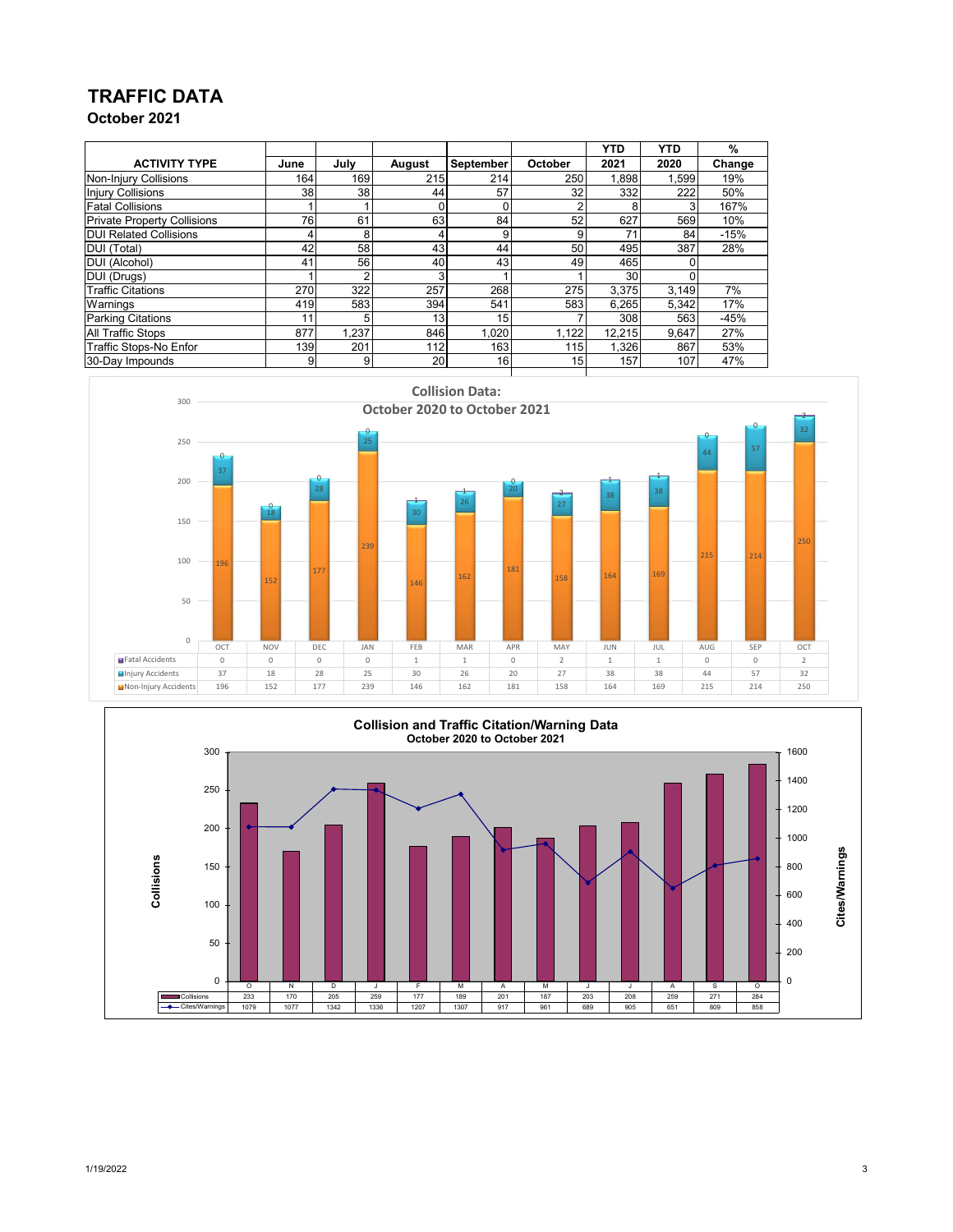

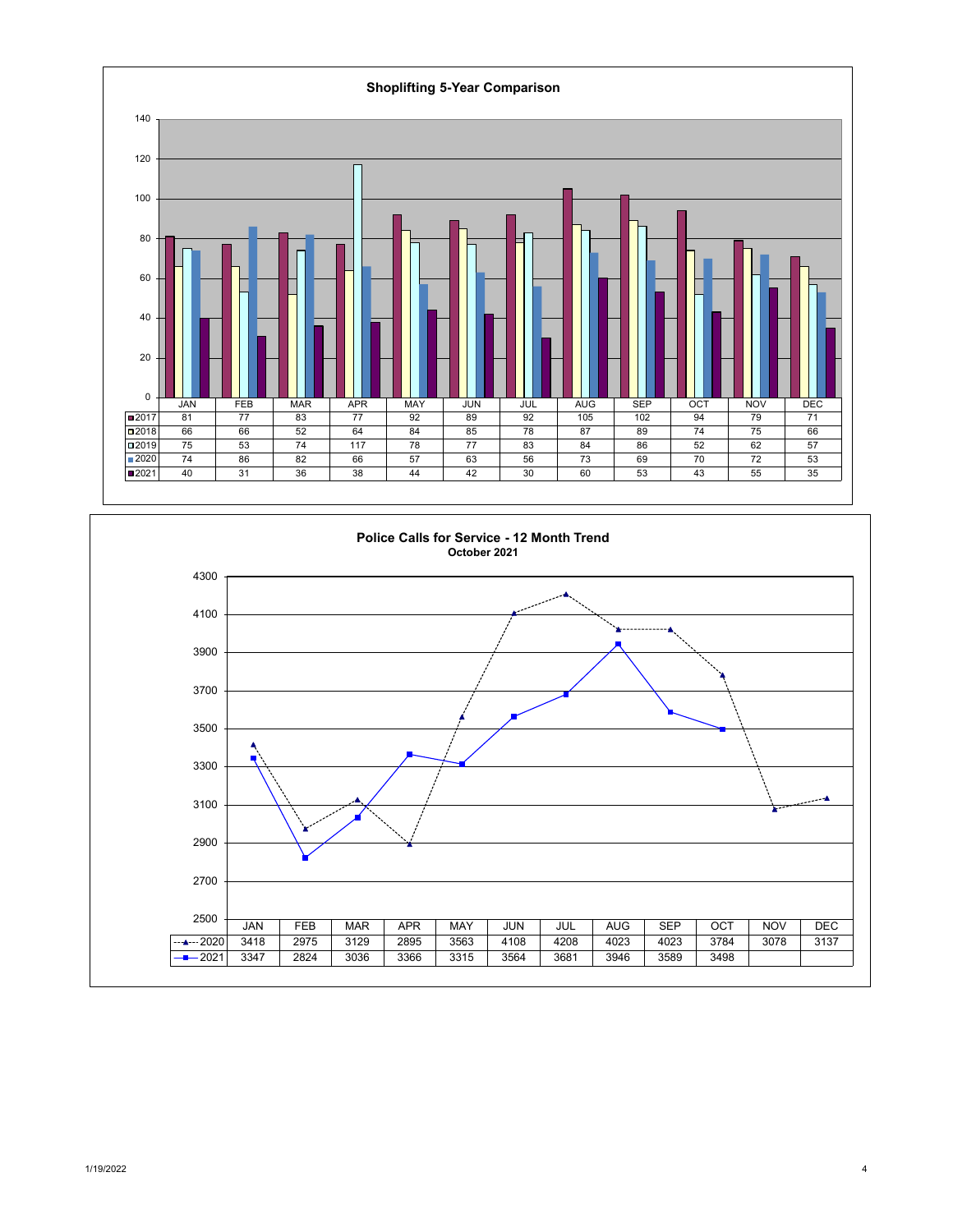

## This section intentionally left blank.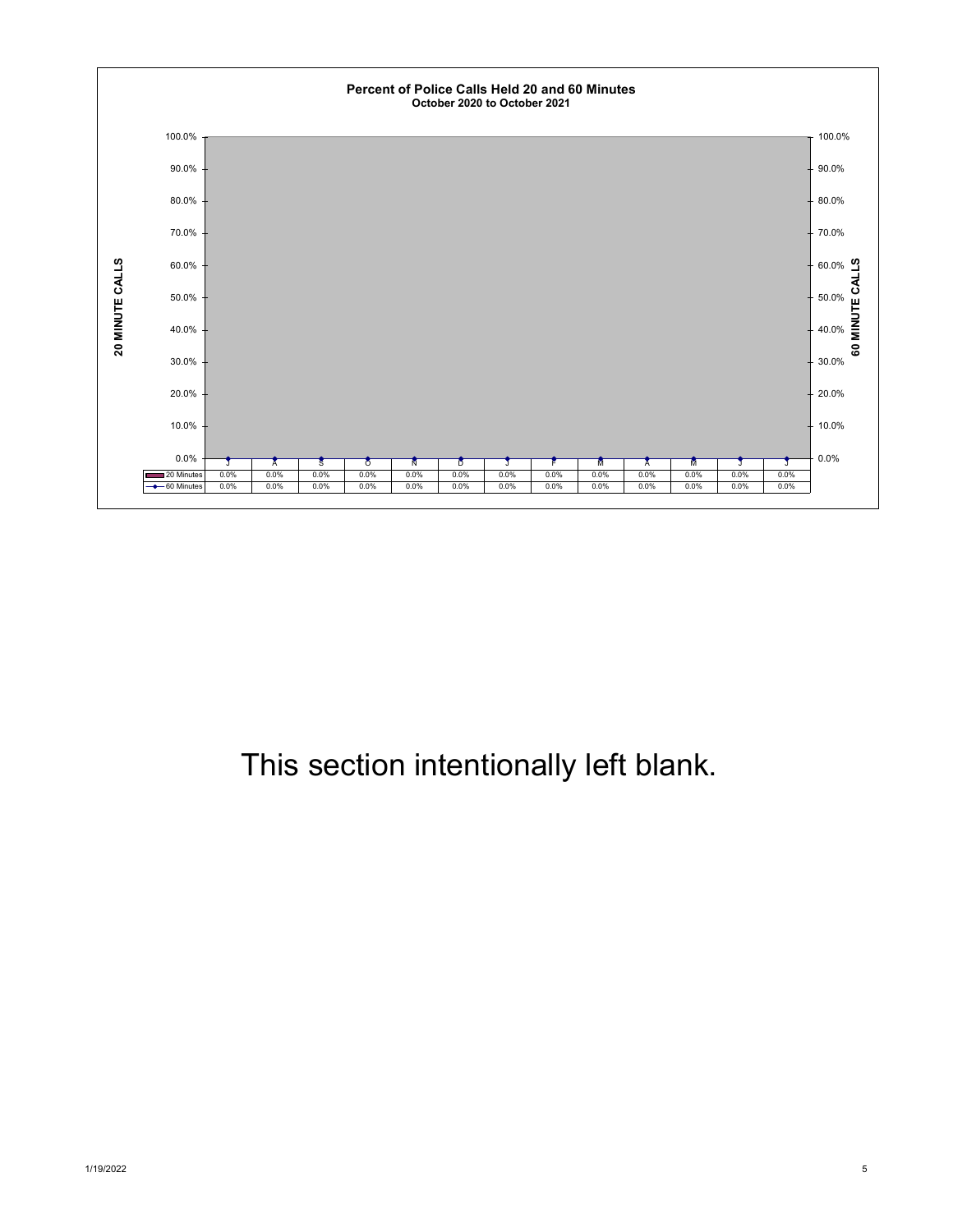

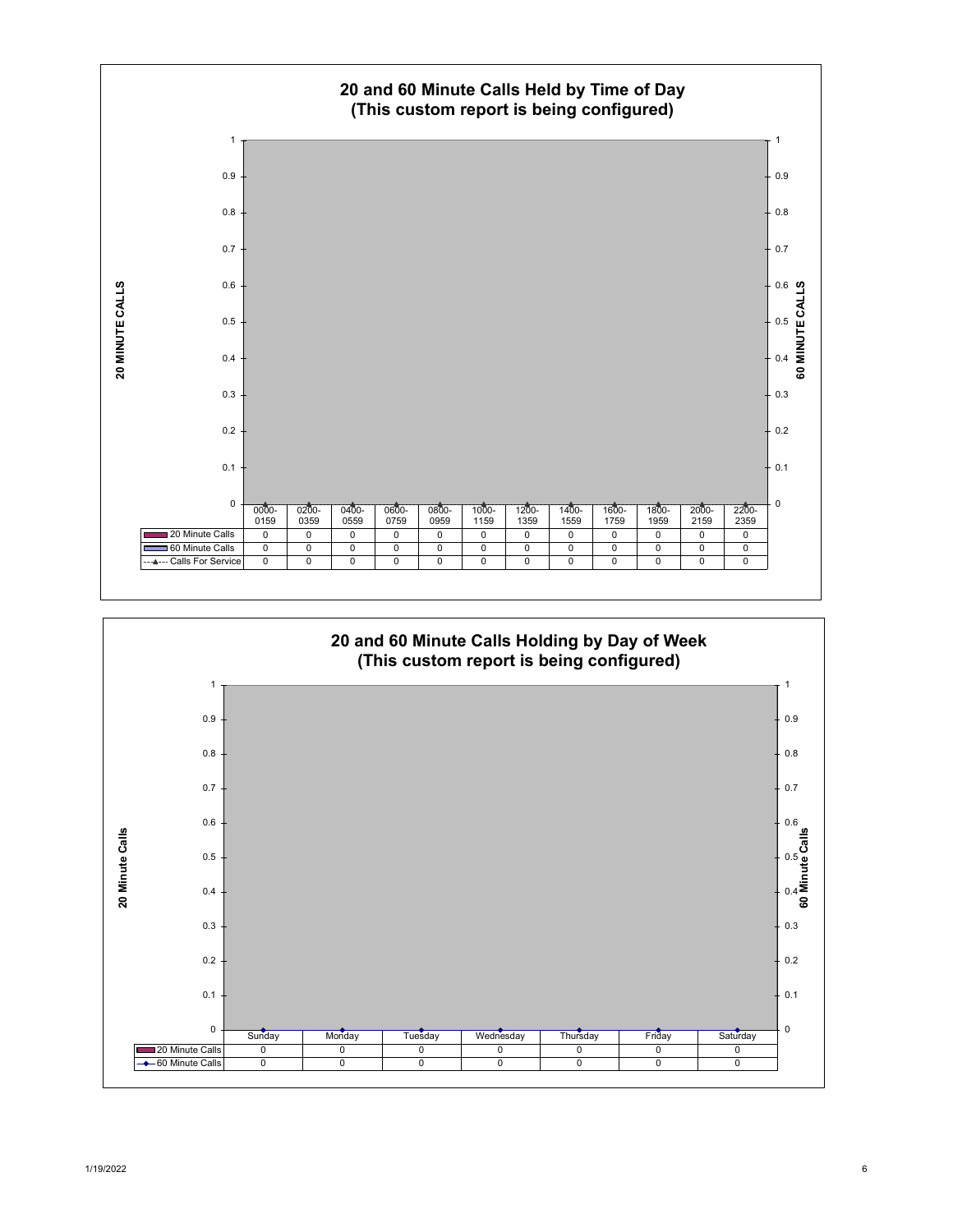In an effort to be more transparent, we have started presenting arrest and victimization rates year to date. These statistics are currently being impacted by trends related to the Covid -19 pandemic. Flagstaff has seen less visitation and tourism, and a reduction in our college student population. This has positively manifested itself in reduced criminality and arrests in some areas. Our community is one of only a few that has provided additional housing options for homeless populations. This has drawn more homeless individuals to Flagstaff. Unfortunately, we continue to see Native American members of our homeless population over-represented in both arrest and victimization data. Many of these arrests are on those who are not City residents, and many of these arrests are of repeat offenders.



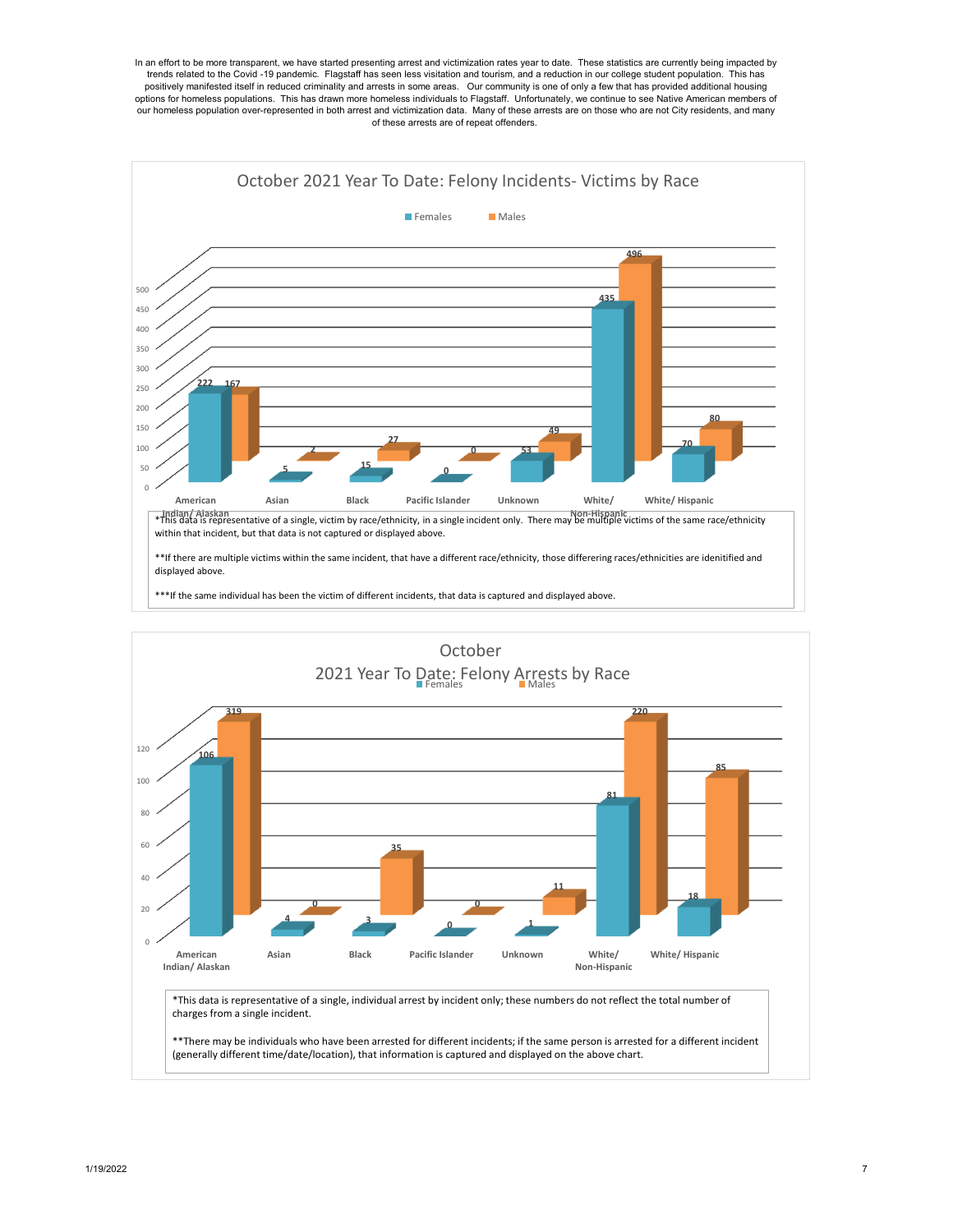In an effort to be more transparent, we have started presenting arrest and victimization rates year to date. These statistics are currently being impacted by trends related to the Covid -19 pandemic. Flagstaff has seen less visitation and tourism, and a reduction in our college student population. This has positively manifested itself in reduced criminality and arrests in some areas. Our community is one of only a few that has provided additional housing options for homeless populations. This has drawn more homeless individuals to Flagstaff. Unfortunately, we continue to see Native American members of our homeless population over-represented in both arrest and victimization data. Many of these arrests are on those who are not City residents, and many of these arrests are of repeat offenders.



different time/date/location), that information is captured and displayed on the above chart.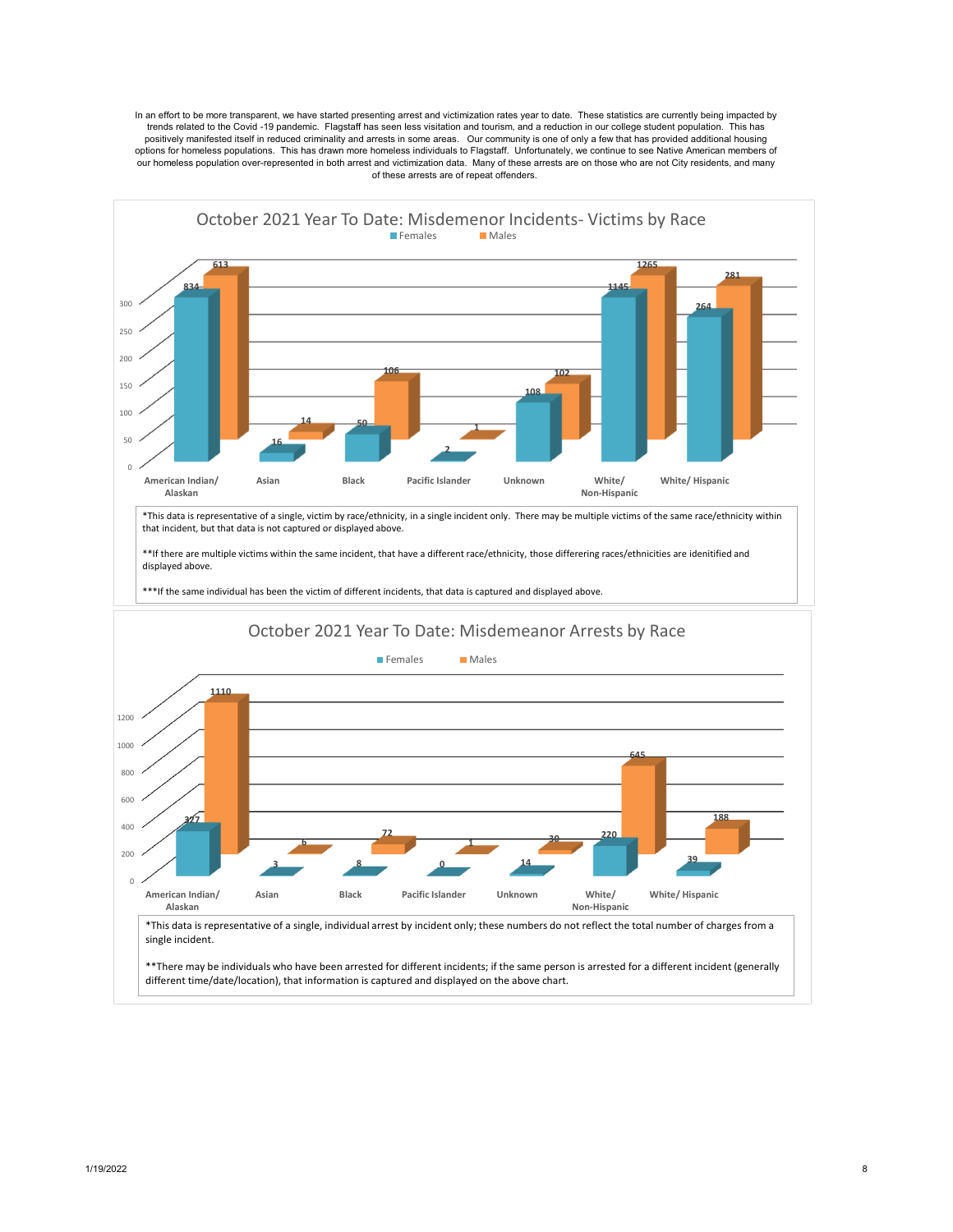

### **FLAGSTAFF POLICE DEPARTMENT MONTHLY REPORT October 2021**

|                                                 |                  |                      |                | % CHANGE           |
|-------------------------------------------------|------------------|----------------------|----------------|--------------------|
| <b>CALLS FOR SERVICE (TOTAL)</b>                | October<br>6447  | Y.T.D. 2021<br>65601 | Y.T.D. 2020    | $-3.1%$            |
|                                                 |                  |                      | 67666          |                    |
| Police<br>2. Sheriff                            | 3498<br>1423     | 34166                | 35718          | $-4.3%$            |
| City Fire<br>3.                                 | 1258             | 15321<br>13245       | 15504<br>13357 | $-1.2%$<br>$-0.8%$ |
| 4. Rural Fire                                   | 258              | 2701                 | 2830           | $-4.6%$            |
| 5. Forest Service                               | $\overline{9}$   | 133                  | 220            | $-39.5%$           |
| 6. US NPS                                       | $\mathbf{1}$     | 35                   | 37             |                    |
|                                                 |                  |                      |                |                    |
| <b>REPORTS TAKEN (TOTAL)</b>                    | 1551             | 14456                | 15145          | $-4.5%$            |
| Misdemeanor                                     | 682              | 6376                 | 7334           | $-13.1%$           |
| Felony<br>2.                                    | 227              | 2203                 | 2469           | $-10.8%$           |
| 3. Incident                                     | 642              | 5877                 | 5342           | 10.0%              |
| Accident                                        | 284              | 2238                 | 1824           | 22.7%              |
| Incident - no report                            | 2047             | 20010                | 19464          | 2.8%               |
| Short Form Reports                              | 17               | 217                  | 320            | $-32.2%$           |
| <b>Violent Crimes</b>                           | 17               | 183                  | 277            | $-33.9%$           |
| <b>Property Crimes</b>                          | 159              | 1402                 | 1786           | $-21.5%$           |
|                                                 |                  |                      |                |                    |
| <b>ARRESTS (TOTAL)</b>                          | 375              | 3739                 | 4994           | $-25.1%$           |
| Misdemeanor arrests                             | 293              | 2857                 | 4084           | $-30.0%$           |
| 2. Felony Arrests                               | 82               | 882                  | 910            | $-3.1%$            |
| In-Custody Bookings                             | $\overline{277}$ | 2887                 | 3664           | $-21.2%$           |
| Juvenile Arrests                                | 3                | 32                   | 60             | $-46.7%$           |
| Juvenile Referrals                              | $\overline{14}$  | 86                   | 75             | 14.7%              |
| <b>Warrant Arrests</b>                          | 36               | 283                  | 457            | $-38.1%$           |
|                                                 |                  |                      |                |                    |
| <b>TRAFFIC ACCIDENTS (TOTAL)</b>                |                  |                      |                |                    |
| <b>Includes Private Property</b>                | 284              | 2238                 | 1824           | 22.7%              |
| Non-Injury Accidents                            | 250              | 1898                 | 1599           | 18.7%              |
| 2. Injury Accidents                             | 32               | 332                  | 222            | 49.5%              |
| 3. Fatal Accidents                              | $\overline{2}$   | 8                    | 3              | 200.0%             |
| <b>Private Property Accidents</b>               | 52               | 627                  | 569            | 10.2%              |
| <b>DUI Related Accidents</b>                    | 9                | 71                   | 84             | $-15.5%$           |
|                                                 |                  |                      |                |                    |
| <b>CITATIONS ISSUED (TOTAL)</b>                 | 453              | 5330                 | 6970           | $-23.5%$           |
| Traffic<br>1.                                   | 275              | 3375                 | 3149           | 7.2%               |
| D.U.I.'s                                        | 50               | 495                  | 387            | 27.9%              |
| Criminal (Non-Traffic)                          | 178              | 1955                 | 3821           | -48.8%             |
| <b>WARNING &amp; REPAIR ORDERS</b>              | 583              | 6265                 | 5342           | 17.3%              |
|                                                 |                  |                      |                |                    |
| <b>FIELD I.D. CARDS</b>                         | 516              | 6934                 | 7826           | $-11.4%$           |
|                                                 |                  |                      |                |                    |
| <b>PI CONTACTS</b>                              | 113              | 2073                 |                | $-9.0%$            |
|                                                 |                  |                      | 2277           |                    |
| <b>DETECTIVES</b>                               |                  |                      |                |                    |
|                                                 | 259              | 2606                 | 2903           | $-10.2%$           |
| 1. Cases Assigned<br>2.<br><b>Cases Cleared</b> | 133              | 1414                 | 1669           | $-15.3%$           |
| 3. Clearance Rate                               | 51%              | 54.3%                | 57.5%          | $-3.2%$            |
|                                                 |                  |                      |                |                    |
| <b>DOMESTIC VIOLENCE</b>                        |                  |                      |                |                    |
| Incidents Reported                              | 162              | 1464                 | 1589           | $-7.9%$            |
| a. Misdemeanor                                  | 135              | 1248                 | 1343           | $-7.1%$            |
| b. Felony                                       | 27               | 216                  | 246            | $-12.2%$           |
| $\overline{2}$ .<br>Arrests                     | 55               | 527                  | 651            | $-19.0%$           |
|                                                 |                  |                      |                |                    |

**Shaded areas indicate YTD adjustments**